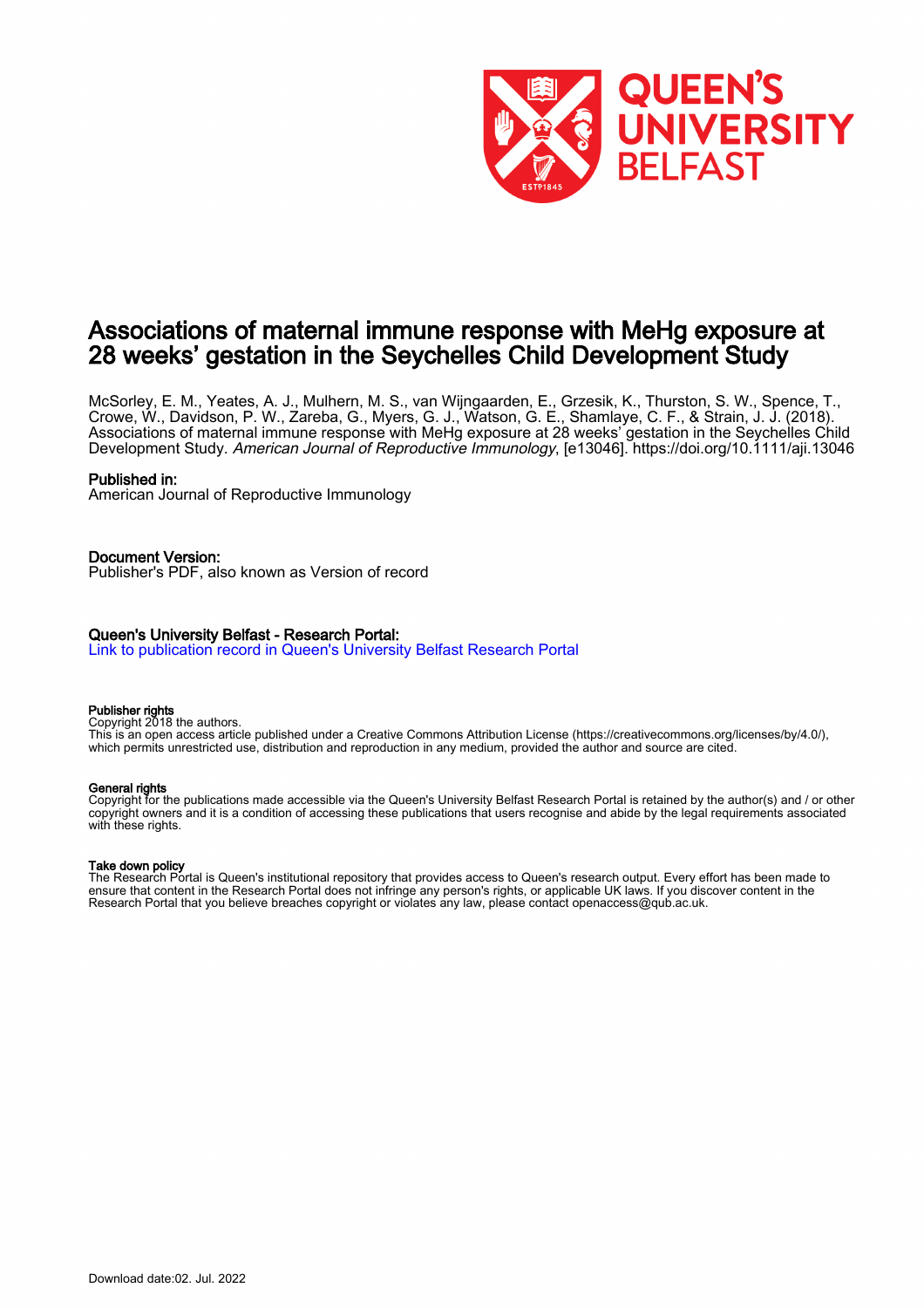#### ORIGINAL ARTICLE

```
WILEY AIRI
```
# **Associations of maternal immune response with MeHg exposure at 28 weeks' gestation in the Seychelles Child Development Study**

**Emeir M. McSorley1** | **Alison J. Yeates<sup>1</sup>** | **Maria S. Mulhern<sup>1</sup>** | **Edwin van Wijngaarden<sup>2</sup>** | **Katherine Grzesik<sup>2</sup>** | **Sally W. Thurston<sup>2</sup>** | **Toni Spence<sup>1</sup>** | **William Crowe<sup>1</sup>** | **Philip W. Davidson<sup>2</sup>** | **Grazyna Zareba<sup>2</sup>** | **Gary J. Myers<sup>2</sup>** | **Gene E. Watson<sup>2</sup>** | **Conrad F. Shamlaye3** | **J. J. Strain<sup>1</sup>**

1 Nutrition Innovation Centre for Food and Health (NICHE), School of Biomedical Sciences, University of Ulster, Coleraine, Northern Ireland

<sup>2</sup>School of Medicine and Dentistry, University of Rochester, Rochester, New York

3 Child Development Centre, Ministry of Health, Mahé, Republic of Seychelles

#### **Correspondence**

Emeir M. McSorley, Nutrition Innovation Centre for Food and Health (NICHE), School of Biomedical Sciences, Ulster University, Coleraine, Northern Ireland. Email: [em.mcsorley@ulster.ac.uk](mailto:em.mcsorley@ulster.ac.uk)

#### **Funding information**

Foundation for the National Institutes of Health, Grant/Award Number: P30- ES01247, R01-ES010219, R03-ES027514 and T32-ES007026

**Problem**: Maternal methylmercury (MeHg) exposure may be associated with immune response during pregnancy.

**Method of study**: In the high fish-eating Seychelles Child Development Study Nutrition Cohort 2, we examined the association between maternal MeHg, polyunsaturated fatty acids (PUFA), and immune markers (Th1:Th2; TNF-α, IL-1β, IFN-γ, IL-2, IL-4, IL-5, IL-10, MCP-1, TARC, sFlt-1, VEGF-D, CRP and IL-6) at 28 weeks' gestation. Linear regression examined associations between MeHg exposure and immune markers with and without adjustment for PUFA.

**Results**: In all models, as MeHg concentrations increased, the Th1:Th2 ratio, total Th1 and individual Th1 (IL-1 $\beta$ , IL-2, TNF- $\alpha$ ) concentrations decreased. MeHg was not associated with total Th2 cytokines but was associated with a decrease in IL-4 and IL-10. MeHg was positively associated with TARC and VEGF-D and negatively associated with CRP. There was a significant interaction between MeHg and the n-6:n-3 ratio, with MeHg associated with a larger decrease in Th1:Th2 at higher n-6:n-3 PUFA ratios. The n-3 PUFA were associated with lower CRP, IL-4 and higher IFN-γ. The n-6 PUFA were associated with higher IL-1β, IL-2, TNF-α, IL-4, IL-10, CRP and IL-6.

**Conclusion**: Maternal MeHg was associated with markers of immune function at 28 weeks' gestation. A significant interaction between MeHg and the n-6:n-3 ratio on the Th1:Th2 ratio suggests that the n-3 PUFA may mitigate any immunosuppressive associations of MeHg. The n-3 and n-6 PUFA were associated with suppressive and stimulatory immune responses, respectively. Overall, the associations were of small magnitude, and further research is required to determine the clinical significance.

#### **KEYWORDS**

cytokines, immune function, methylmercury, n-3 PUFA, pregnancy, Th1, Th2

This is an open access article under the terms of the Creative Commons [Attribution](http://creativecommons.org/licenses/by/4.0/) License, which permits use, distribution and reproduction in any medium, provided the original work is properly cited.

© 2018 The Authors. *American Journal of Reproductive Immunology* Published by John Wiley & Sons Ltd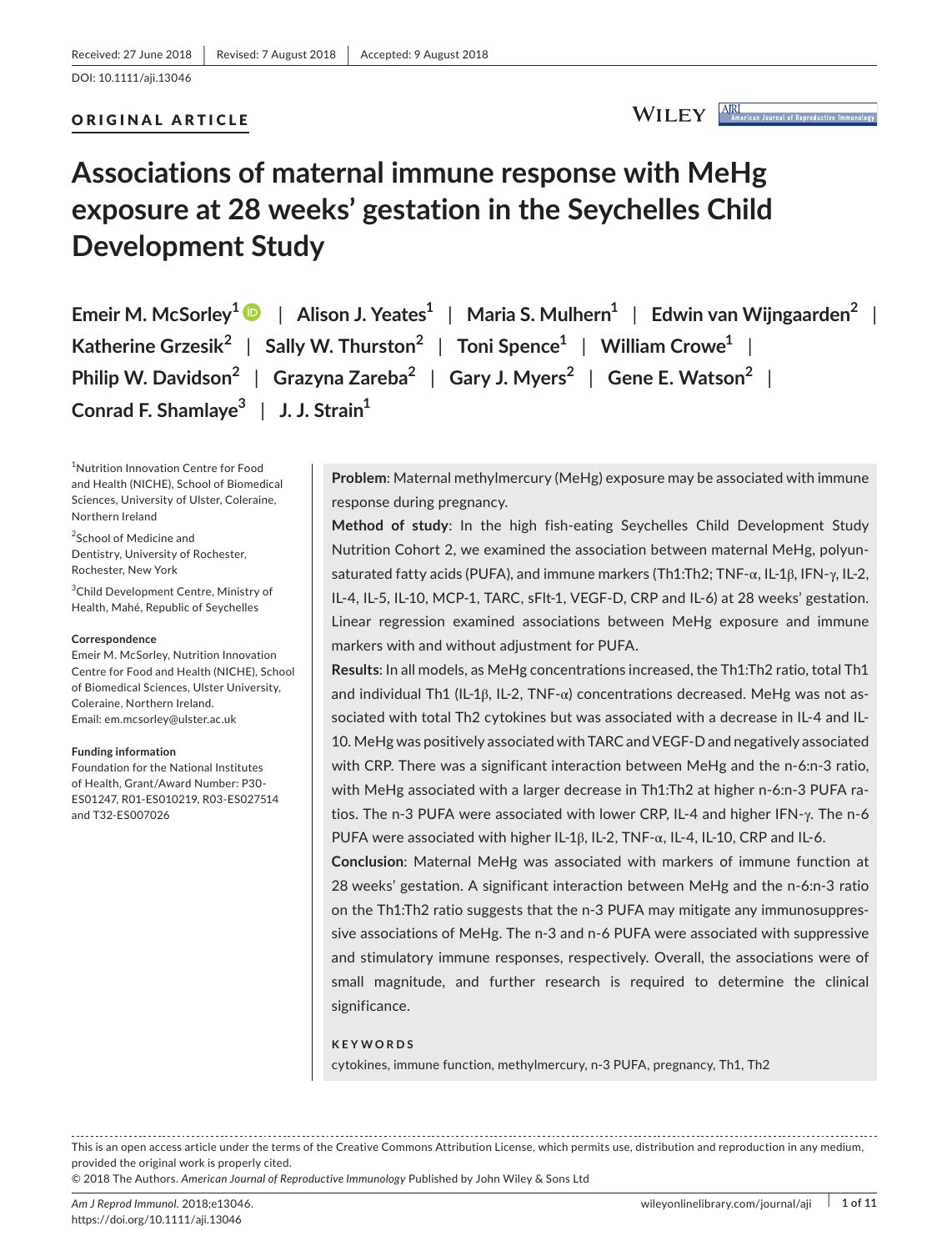## **1** | **INTRODUCTION**

The immune system during pregnancy is defined by maternalplacental tolerance facilitated via immune cell activation and cytokine release.<sup>1,2</sup> In normal pregnancy, the balance of T-helper (Th) 1 (cell-mediated immunity) to Th2 (humoral immunity) cell activity is characterized by a more pronounced Th1 proinflammatory response in the first trimester, required for successful implantation.<sup>2,3</sup> Thereafter, there is a shift towards greater Th2 anti-inflammatory cell activity and downregulation of Th1 cell activity in the second and third trimesters to allow maternal tolerance to the developing foetus.4-6 The immune response returns to a Th1 proinflammatory phase towards the end of the third trimester to initiate the labour process.<sup>7</sup> It has been suggested that a lower index of Th1:Th2 immune response in the second trimester is supportive for successful physiologic pregnancy.<sup>2,8</sup> In the second trimester, Th<sub>2</sub> cells secrete predominantly anti-inflammatory cytokines including interleukin (IL)-4, IL-5 and IL-10 which, in combination with a reduction in inflammatory Th1 cytokines IL-1β, IL-2 and interferon-gamma (IFN-γ), have been associated with healthy term pregnancy. $9,10$  Therefore, specific balance between maternal proinflammatory and anti-inflammatory cytokines throughout pregnancy is believed to be critical for the success of a pregnancy and favourable birth outcomes.<sup>11</sup> The normal variation, however, in the magnitude of these immunologic changes during pregnancy has not been fully defined.

Pregnant women are encouraged to consume fish because fish are rich in nutrients including long-chain n-3 polyunsaturated fatty acids (PUFA), which are important for normal brain development.<sup>12</sup> However, fish consumption advisories have been issued based on the limited epidemiological evidence that there might be neurotoxicity from the small amounts of naturally acquired methylmercury (MeHg) which is found in all fish. MeHg exposure has been associated with markers of immune response<sup>13</sup> albeit its association with immune function in pregnancy is not known. Cytokine dysregulation, however, as a result of MeHg exposure has been reported in animal models.<sup>14</sup> Evidence from in vitro and murine models suggests that MeHg reduces T- and B-cell responses, and this immunosuppressive response has been demonstrated *in vivo* and is associated with changes in immune function.<sup>15,16</sup> Most work in this area has focused on inorganic Hg species. Treatment of human peripheral blood mononuclear cells (PBMCs) with mercury chloride  $(HgCl<sub>2</sub>)$  was found to significantly increase the release of the proinflammatory cytokines tumour necrosis factor (TNF)-α, IL-1β and IL-6 in a dose-dependent manner<sup>17-19</sup> and to reduce the concentration of the anti-inflammatory markers IL-1Ra and IL-10.<sup>18</sup> In contrast, MeHg exposure is thought to produce an initial immunosuppressive response, characterized by reduced B- and T-cell numbers followed by a delayed Th1 response, which may persist long after exposure.<sup>13,16</sup> One observational study of high fish-eating mothers found an elevated IgG response apparent with MeHg exposure and may be indicative of an autoimmune type response.<sup>20</sup> No other study, to our knowledge, has investigated MeHg exposure on maternal immune response.

The n-3 PUFA have been suggested to protect against oxidative insult and to have beneficial effects on immune function and

inflammation in pregnancy. $21-23$  Long-chain n-3 PUFA, together with long-chain n-6 PUFA (eg arachidonic acid [AA]), have important roles in inflammation by acting as precursors for eicosanoid and docosanoid signalling molecules. These signalling molecules, including the proresolvins and lipoxins, have roles not only in inflammation but also in inducing active resolution of inflammation and thereby having a protective function against uncontrolled inflammation.<sup>24,25</sup> Inflammation is nonspecific, and although regulated by cytokine expression, it does not always follow the Th1:Th2 hypothesis.<sup>26</sup> Therefore, the beneficial effects of n-3 PUFA may not be reflected through favouring either a Th1 or Th2 response.<sup>27</sup> However, the anti-inflammatory actions of n-3 PUFA are widely acknowledged and have largely been reported to involve the suppression of proinflammatory cytokines and the enhanced production of more anti-inflammatory cytokines, possibly at the eicosanoid rather than Th-cell level. $28-31$  The n-6 PUFA-derived eicosanoids are generally proinflammatory, $32$  while the anti-inflammatory effects of n-3 PUFA (suppression of Th1 and enhancement of antiinflammatory Th2 cytokines) are widely reported.<sup>28</sup> Therefore, a higher concentration of n-3 PUFA along with a lower n-6:n-3 ratio is suggested to be important in regulating inflammation. Previously in the Seychelles Child Development Study (SCDS) Nutrition Cohort 2 (NC2), we reported that MeHg-induced inflammation might depend on the physiologic balance of n-6 to n-3 PUFA.<sup>33</sup> Therefore, we examined the associations between maternal MeHg exposure, PUFA and maternal blood markers of inflammation at 28 weeks' gestation in the NC2 to better understand the risk/benefit of fish consumption during pregnancy.

### **2** | **METHODS**

#### **2.1** | **Study population**

Participants for this study are part of the SCDS Nutrition Cohort 2 (NC2) which has been described in detail elsewhere. $33$  In brief, between 2008 and 2011, a large mother-child cohort (n = 1518 eligible mothers) was recruited. Mothers were enrolled during their first antenatal visit (from 14 week of gestation) at eight health centres across the island of Mahé. Inclusion criteria for NC2 included being native Seychellois, being =>16 years of age, and having a singleton pregnancy, with no obvious health concerns. The study was reviewed and approved by the Seychelles Ethics Board and the Research Subjects Review Board at the University of Rochester.

#### **2.2** | **Blood collection**

At 28 weeks of gestation, nonfasting maternal blood samples were collected by antecubital venepuncture into evacuated serum and EDTA tubes and were immediately processed by centrifuging at 700 *g* for 15 minutes. All samples were stored at −80°C and maintained at this temperature throughout their shipment to Ulster University for storage and analysis.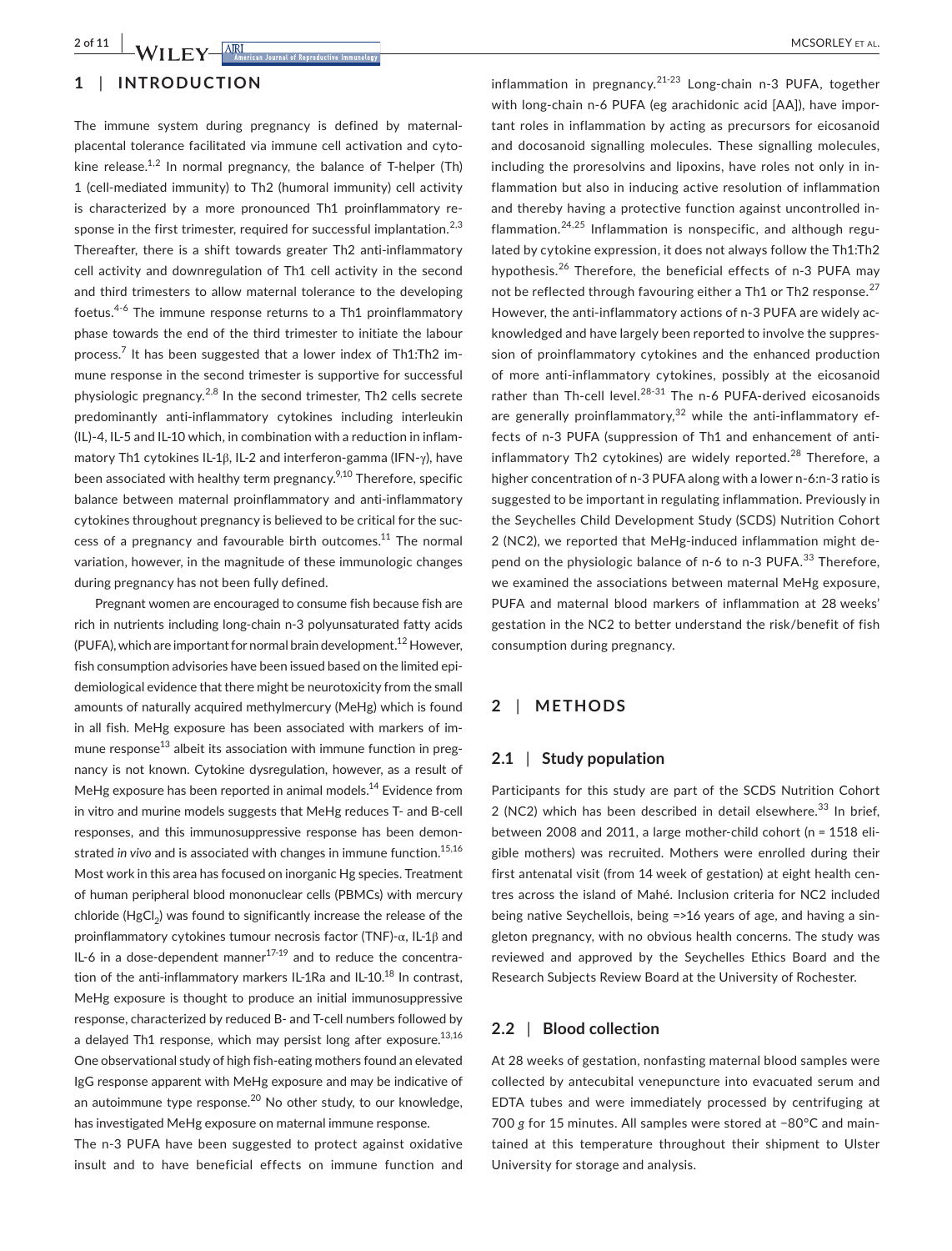## **2.3** | **MeHg exposure**

Maternal whole-blood samples were shipped to the University of Rochester for total Hg (THg) analysis using a PSA Millennium Merlin System (PS Analytical, Kent, UK). Our limit of detection for THg in blood is ~0.01 ng/mL, depending on sample volume<sup>34</sup>. Standard Reference Materials (SRM 966 Toxic Metals in Bovine Blood and Seronorm 201605) were purchased from the National Institute of Standards and Technology (Gaithersburg, MD) and SERO (Billingstad, Norway), respectively. We did not speciate Hg. All Hg results presented as MeHg are total Hg (THg) based on the assumption that ~80% of THg in whole blood is MeHg within the Seychelles population.35,36

#### **2.4** | **Inflammatory markers**

Serum samples were analysed at Ulster for a panel of inflammatory markers by Meso Scale Discovery (MSD) multiplex assay (Meso Scale Diagnostics, LLC.). These assays yield greater sensitivity and larger dynamic range and require less sample volume than traditional methods for immunoassays.<sup>37</sup> In preliminary analysis, we screened 50 maternal samples using a V-PLEX human biomarker 40-Plex MSD panel of immune markers. Based on significant associations in our preliminary analysis, reported MeHg associations in the literature, and reported n-3 long-chain polyunsaturated fatty acid status, we determined a panel of inflammatory markers to be assessed in maternal serum samples.<sup>20</sup> Cytokines that were measured for cell-mediated inflammatory reactions (Th1) included IL-1β, IL-2, IFN-γ and TNF-α. The cytokines associated with Th2-cell activity included IL-4, IL-5 and IL-10. In addition, we measured IL-6 which plays a dual role in Th1:Th2 differentiation<sup>38</sup> and is largely a proinflammatory cytokine which has been shown to be stimulated in vitro following MeHg exposure.<sup>39,40</sup> We measured two pregnancy-associated chemokines, monocyte chemotactic protein-1 (MCP-1) and thymus- and activation-regulated chemokine (TARC) and two angiogenesis markers noted to be important for maintenance of placental vascular development and blood flow, soluble fms-like tyrosine kinase-1 (sFlt-1) and a member of the vascular endothelial growth factor (VEGF) family, VEGF-D. Flow cytometry analysis was not possible given the retrospective nature of this study, and therefore, the sum of cytokines concentrations (pg/mL) was used to reflect the Th1:Th2 ratio as follows: Th1-type cell activity: IL-1β, IL-2, IFN-γ and TNF-α; and Th2-cell activity: IL-4, IL-5 and IL-10. We analysed the remaining markers individually: CRP, IL-6, MCP-1, TARC, sFlt-1 and VEGF-D. CRP (mg/L) was measured by Ultra-Sensitive diagnostic kit using the iLab 650 Clinical Chemistry Analyzer.

#### **2.5** | **PUFA status**

Maternal serum samples were used to determine total PUFA analysis at Ulster University, using a method adapted from that of Folch et al $^{41}$  Fatty acid methyl esters were detected and quantified by using the gold-standard technique of gas chromatography-mass spectrometry (7890A-5975C; Agilent) using heptadecanoic acid (C17:0) as the

internal standard, as previously described.<sup>42</sup> All analytic standards were of =>99% purity and purchased from Sigma-Aldrich. Total serum PUFA status was chosen as a biomarker of PUFA concentrations representing the triacylglycerol fraction, to which the majority of circulating PUFA are bound during pregnancy.<sup>43</sup> We measured the individual PUFA (linoleic acid [LA], arachidonic acid [AA], α-linolenic acid [ALA], eicosapentaenoic acid [EPA] and docosahexaenoic acid [DHA]), and results were presented as mg/mL to indicate physiologic quantities.

#### **2.6** | **Covariates**

Our models adjusted for variables known to impact immune response as covariates in the regression models: child sex,<sup>44</sup> maternal age, $45$  maternal smoking status, $46$  maternal BMI $47$  and gestational age.<sup>48</sup> Child sex was recorded at birth. Mothers reported their age and smoking status at enrolment to the study using questionnaires administered by trained nurses. When infants were ~20 months of age, maternal height and weight were recorded, from which their postnatal BMI was calculated (BMI = weight (kg)/height  $(m)^2$ ). Data on prepregnancy BMI were unavailable, and we adjusted for postnatal BMI as data from our NC1 showed it to strongly correlate (r = 0.93) with maternal BMI prepregnancy. Gestational age (weeks) at blood collection was calculated using the gestational age at delivery and date of blood collection.

#### **2.7** | **Statistical analysis**

From our final database of mothers (n = 1473) with complete inflammatory marker data, we removed two mothers with extremely high concentrations of multiple inflammatory markers indicating possible illness and two additional mothers with a gestational age at blood collection (18 and 40 weeks) very far from the average of 28 weeks. Undetectable inflammatory marker data are common in multiplex assays; however, the MSD platform is extremely sensitive, and as such, ≥80% of concentrations were above the LLOD for most markers. For undetectable values, we inputted LLOD/√2 values as a replacement value.<sup>49</sup> The lowest rates of detection were observed for IL-2 and IL-4 where only 36% of all samples were above the LLOD. Excluding these markers from Th1, Th2 and Th1:Th2 variables did not affect the strength or significance of the modelled relationships with PUFA or MeHg. Therefore, we included these markers both as individual variables and within the Th1 and Th2 summed variables.

We fit a series of linear regression models to determine the association of immune markers with MeHg exposure in pregnancy, and the potential influence of PUFA on this relationship. Model assumptions, including linearity, constant variance, normality of residuals and presence of outlying influential observations, were checked graphically using standard methods.<sup>50</sup> To better satisfy regression assumptions, we used the natural logarithmic transformation of all inflammatory markers in the models. Because of the presence of zeros in some markers, we added a constant of +1 to each individual inflammatory marker data, and to the total Th1 and Th2 prior to the natural log transformation. After excluding subjects with missing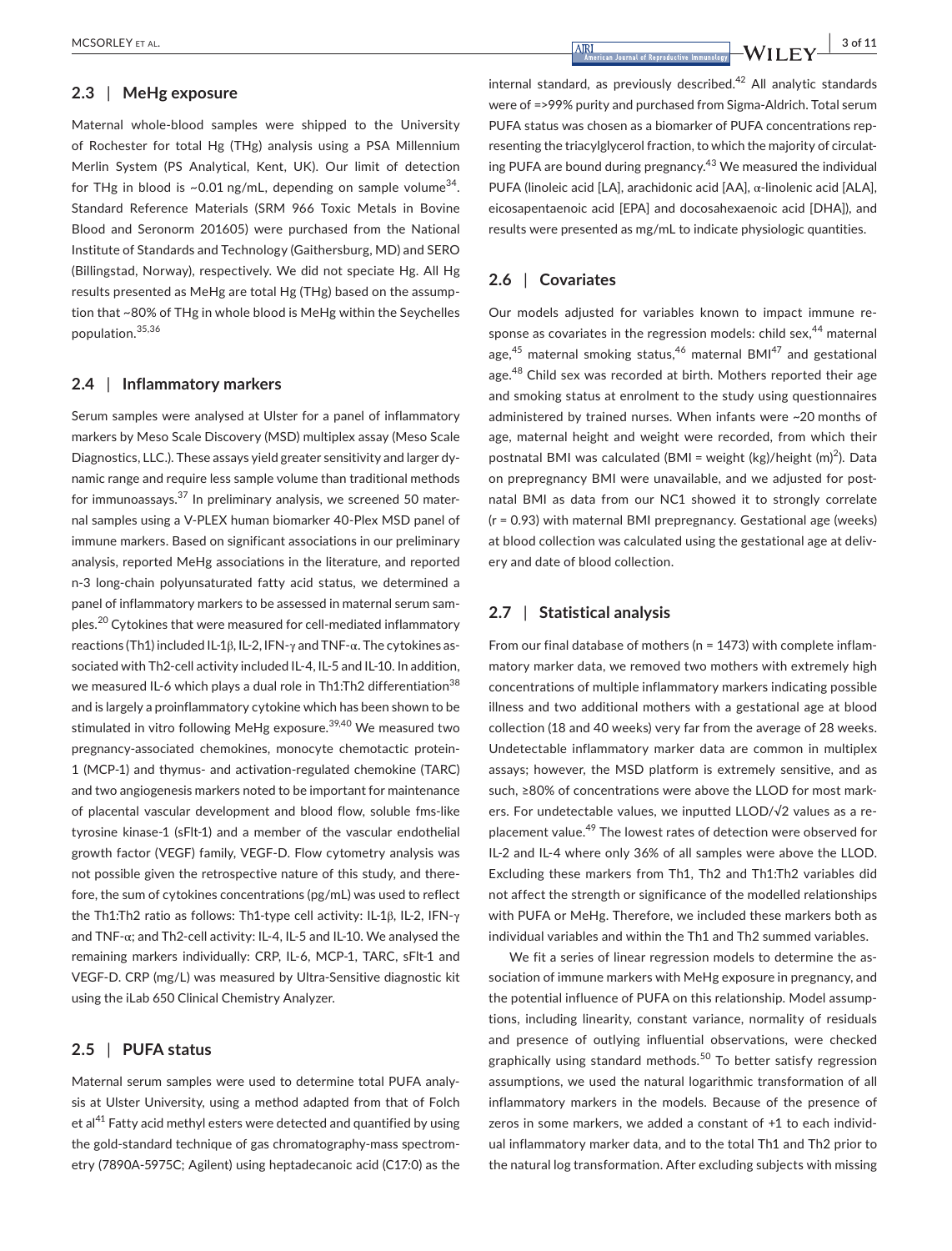**4 of 11 |**  MCSORLEY et al.

values for model covariates (including 119 missing MeHg and 50 missing PUFA), a total of n = 1158 mothers had complete data for inclusion in the final regression models with n = 1156 for models examining CRP owing to two additional subjects having no CRP data. All results presented are based on n = 1158 (or n = 1156 for CRP). For each outcome, we fit four models, where each model adjusted for gestational age at blood collection, maternal age, smoking status, maternal BMI and child sex. The four models additionally adjusted for the following: (Model 1) MeHg; (Model 2) MeHg, n-3 PUFA and n-6 PUFA; (Model 3) MeHg and the n-6:n-3 PUFA ratio; and (Model 4, interaction model) MeHg, tertiles of the n-6:n-3 ratio (low/medium/high), and the interactions of MeHg and n6:n3 ratio tertiles as previously reported.<sup>33</sup>

## **3** | **RESULTS**

Table 1 displays the demographic characteristics of the mothers. The mean (SD) age of the cohort was  $27.17 \pm 6.27$  years, and the mean (SD) gestational age of blood collection was  $27.89 \pm 1.14$  weeks. Mean (SD) whole-blood MeHg was  $18.14 \pm 10.97 \,\mu$ g/L, and the PUFA n-6:n-3 ratio was  $4.34 \pm 1.61$ . Concentrations of inflammatory markers (untransformed) and their detection rates are outlined in Table 2. The average (SD) Th1:Th2 cytokine ratio was observed to be 7.88 ± 10.75.

#### **3.1** | **MeHg and Th1:Th2, total Th1 and total Th2**

Covariate-adjusted associations between maternal blood MeHg, PUFA and the inflammatory markers (presented as exponentiated slopes, representing multiplicative associations) from fitting Models 1-3 are presented in Table 3. Maternal blood MeHg was associated with a statistically significant decrease in the Th1:Th2 ratio for all three main-effects models. Each 1 μg/L increase in

TABLE 1 Maternal characteristics including MeHg and PUFA concentrations (n = 1158)

|                                  | $N(\%)$  | Mean (SD)     | 25th, 75th<br>percentile |
|----------------------------------|----------|---------------|--------------------------|
| Blood gestational age<br>(wk)    |          | 27.89 (1.14)  | 27.43, 28.43             |
| Maternal age (y)                 |          | 27.17 (6.27)  | 22.19, 31.48             |
| Smoking (Y)                      | 10(1)    |               |                          |
| Maternal BMI ( $\text{kg/m}^2$ ) |          | 26.99 (6.55)  | 21.83, 31.04             |
| Child sex (F)                    | 548 (47) |               |                          |
| Blood MeHg (ppb)                 |          | 18.14 (10.97) | 10.70, 22.67             |
| Serum n-3 PUFA<br>(mg/mL)        |          | 0.27(0.09)    | 0.20, 0.33               |
| Serum n-6 PUFA<br>(mg/mL)        |          | 1.10(0.29)    | 0.89, 1.29               |
| n-6:n-3 PUFA                     |          | 4.34(1.61)    | 3.25, 4.98               |

BMI, body mass index; F, female; MeHg, methylmercury

maternal blood MeHg was associated with a decrease in Th1:Th2 from 100% to 99.5% (*P* < 0.003), for example, a 0.5% decrease, with or without adjustment for PUFA. Maternal blood MeHg was associated with a significant decrease in Th1 for all three maineffects models. In covariate-adjusted models, each 1 μg/L increase in maternal blood Hg was associated with a 0.7% decrease in Th1 (*P* < 0.001); with or without adjustment for PUFA. There were no significant associations between maternal blood MeHg, n-3 PUFA and Th2 in any of the models after adjusting for covariates. N-6 PUFA was associated with a significant 17.9% increase in Th<sub>2</sub>  $(P = 0.013)$ .

In the interaction model, the association between MeHg and Th1:Th2 differed by n-6:n-3 tertiles (*P* = 0.02, 2-df test; Figure 1). MeHg was associated with a decrease in Th1:Th2 in all n-6:n-3 tertiles, but the association was only significantly different from zero in the highest n-6:n-3 tertile. For those with a high n-6:n-3 ratio, each 1 μg/L increase in maternal blood MeHg was associated with a decrease of 1.2% in Th1:Th2 (*P* = 0.005). The interactions between MeHg and tertiles of the n-6:n-3 ratio were not significant for total Th1 nor total Th2.

TABLE 2 Maternal serum inflammatory marker concentrations  $(n = 1158)$ 

|                           | Mean (SD)         | 25th, 75th<br>percentile | %<br><b>Detected</b><br>( >LLOD) | <b>LLOD</b>  |
|---------------------------|-------------------|--------------------------|----------------------------------|--------------|
| Th <sub>1</sub>           |                   |                          |                                  |              |
| $IL-1\beta$               | 0.32(0.62)        | 0.03, 0.39               | 82.6                             | 0.04         |
| $IL-2$                    | 0.29(0.60)        | 0.06, 0.32               | 36.1                             | 0.09         |
| IFN- $\gamma$             | 5.63(20.26)       | 1.03, 4.91               | 84.4                             | 0.2          |
| $TNF-\alpha$              | 7.26(7.55)        | 3.64, 8.89               | 100                              | 0.04         |
| Th2                       |                   |                          |                                  |              |
| $IL - 4$                  | 0.15(0.58)        | 0.01, 0.06               | 35.5                             | 0.02         |
| $IL-5$                    | 1.36(2.22)        | 0.40, 1.50               | 100                              | 0.22         |
| $IL-10$                   | 1.59(7.85)        | 0.27, 1.70               | 90.6                             | 0.03         |
| <b>Additional markers</b> |                   |                          |                                  |              |
| $IL-6$                    | 0.96(1.44)        | 0.23, 1.12               | 88.7                             | 0.06         |
| MCP-1                     | 76.06 (94.02)     | 43.63, 87.46             | 100                              | 0.09         |
| <b>TARC</b>               | 99.39 (124.16)    | 47.56, 121.88            | 100                              | 0.22         |
| sFlt-1                    | 2160.19 (1786.59) | 1221.93.<br>2589.82      | 100                              | 0.56         |
| VEGF-D                    | 743.88 (374.52)   | 492.37,<br>913.98        | 100                              | 2.53         |
| <b>CRP</b>                | 3.52(2.70)        | 1.38, 4.84               | 98.9                             | $\mathbf{1}$ |
| Th1                       | 13.50 (22.56)     | 5.80, 14.83              |                                  |              |
| Th2                       | 3.10(8.23)        | 1.12, 3.36               |                                  |              |
| Th1:Th2                   | 7.88 (10.75)      | 3.01, 8.47               |                                  |              |

Data are untransformed. LLOD: lower limit of detection. Units are pg/mL except for CRP: mg/L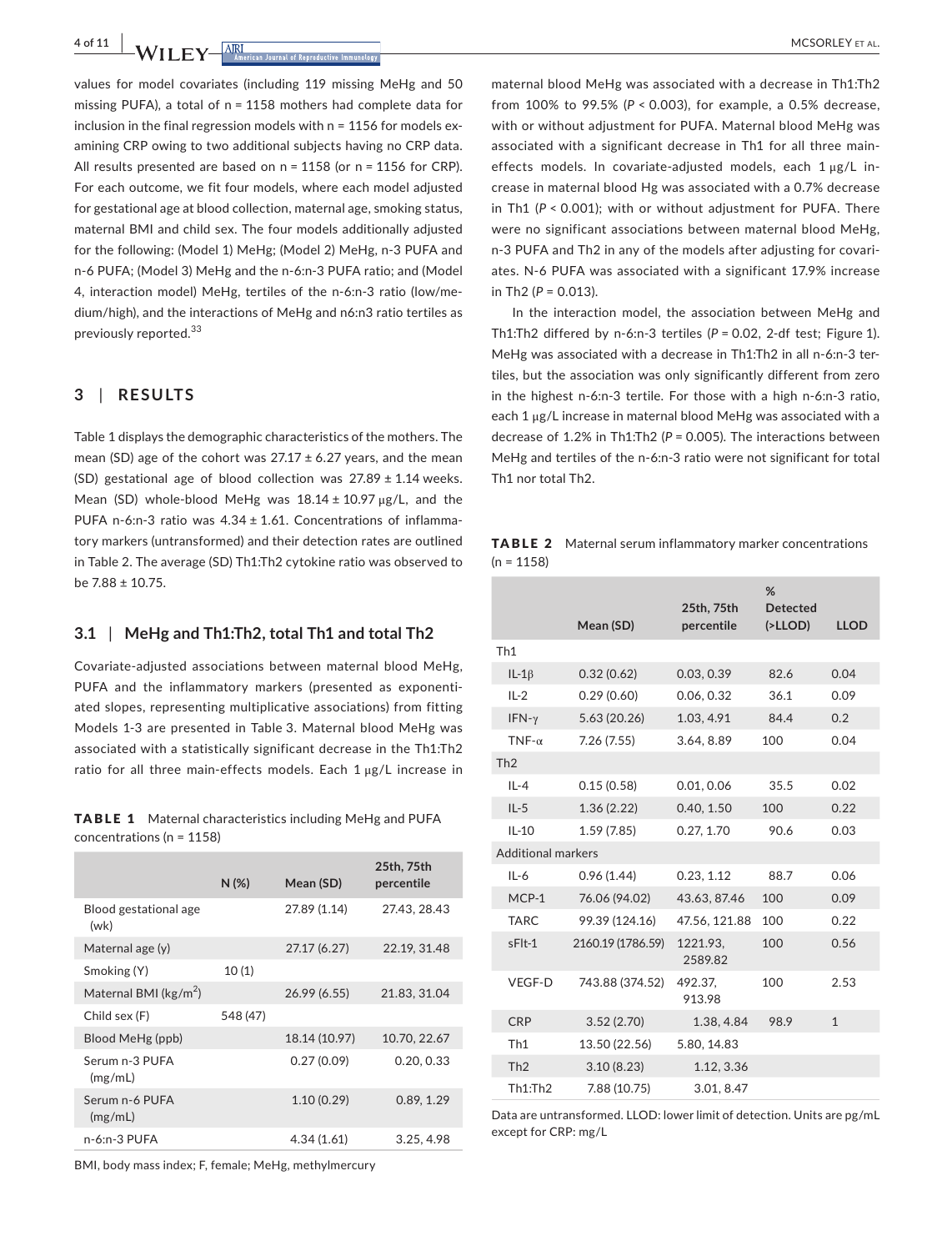TABLE 3 Main-effects models reporting covariate-adjusted associations between MeHg, PUFA and the markers of inflammation<sup>a,b</sup>

|                       |                  |                             | MeHg and         |
|-----------------------|------------------|-----------------------------|------------------|
| Inflammatory marker   | MeHg             | MeHg, n-3 PUFA and n-6 PUFA | n-6:n-3 PUFA     |
| Th1/Th2               |                  |                             |                  |
| MeHg                  | 0.995(0.003)     | 0.995(0.004)                | 0.995(0.003)     |
| n-3 PUFA              |                  | 1.354 (0.210)               |                  |
| n-6 PUFA              |                  | 1.099 (0.194)               |                  |
| $n-6/n-3$             |                  |                             | 0.990(0.417)     |
| Total Th1             |                  |                             |                  |
| MeHg                  | $0.993$ (<0.001) | $0.993$ (<0.001)            | $0.993$ (<0.001) |
| n-3 PUFA              |                  | 1.439(0.137)                |                  |
| n-6 PUFA              |                  | $1.295$ (<0.001)            |                  |
| $n-6/n-3$             |                  |                             | 1.004 (0.737)    |
| IFN- $\gamma$         |                  |                             |                  |
| MeHg                  | 0.997(0.258)     | 0.997(0.214)                | 0.997(0.27)      |
| n-3 PUFA              |                  | 2.089 (0.020)               |                  |
| n-6 PUFA              |                  | 1.196 (0.060)               |                  |
| $n-6/n-3$             |                  |                             | 0.994(0.71)      |
| IL-1 $\beta$          |                  |                             |                  |
| MeHg                  | 0.998 (0.002)    | 0.998 (0.007)               | 0.998 (0.006)    |
| n-3 PUFA              |                  | 0.843(0.070)                |                  |
| n-6 PUFA              |                  | $1.105$ (<0.001)            |                  |
| $n-6/n-3$             |                  |                             | 1.015 (0.001)    |
| $IL-2$                |                  |                             |                  |
| MeHg                  | 0.998(0.015)     | 0.998(0.031)                | 0.998(0.031)     |
| n-3 PUFA              |                  | 0.9023(0.312)               |                  |
| n-6 PUFA              |                  | 1.105(0.001)                |                  |
| $n-6/n-3$             |                  |                             | 1.013(0.010)     |
| TNF- $\alpha$         |                  |                             |                  |
| MeHg                  | $0.992$ (<0.001) | $0.993$ (<0.001)            | $0.993$ (<0.001) |
| n-3 PUFA              |                  | 0.938(0.757)                |                  |
| n-6 PUFA              |                  | $1.28$ (<0.001)             |                  |
| $n-6/n-3$             |                  |                             | 1.012(0.231)     |
| Total Th <sub>2</sub> |                  |                             |                  |
| MeHg                  | 0.998(0.164)     | 0.998(0.197)                | 0.998(0.216)     |
| n-3 PUFA              |                  | 1.063 (0.781)               |                  |
| n-6 PUFA              |                  | 1.179(0.013)                |                  |
| $n-6/n-3$             |                  |                             | 1.014 (0.206)    |
| $IL-4$                |                  |                             |                  |
| MeHg                  | 0.999(0.041)     | 0.999 (0.095)               | 0.999 (0.088)    |
| n-3 PUFA              |                  | 0.823(0.019)                |                  |
| n-6 PUFA              |                  | 1.066(0.011)                |                  |
| $n-6/n-3$             |                  |                             | 1.014(0.001)     |
| $IL-5$                |                  |                             |                  |
| MeHg                  | 1.001 (0.437)    | 1.001(0.533)                | 1.001 (0.456)    |
| n-3 PUFA              |                  | 1.273 (0.192)               |                  |
| n-6 PUFA              |                  | 1.043 (0.446)               |                  |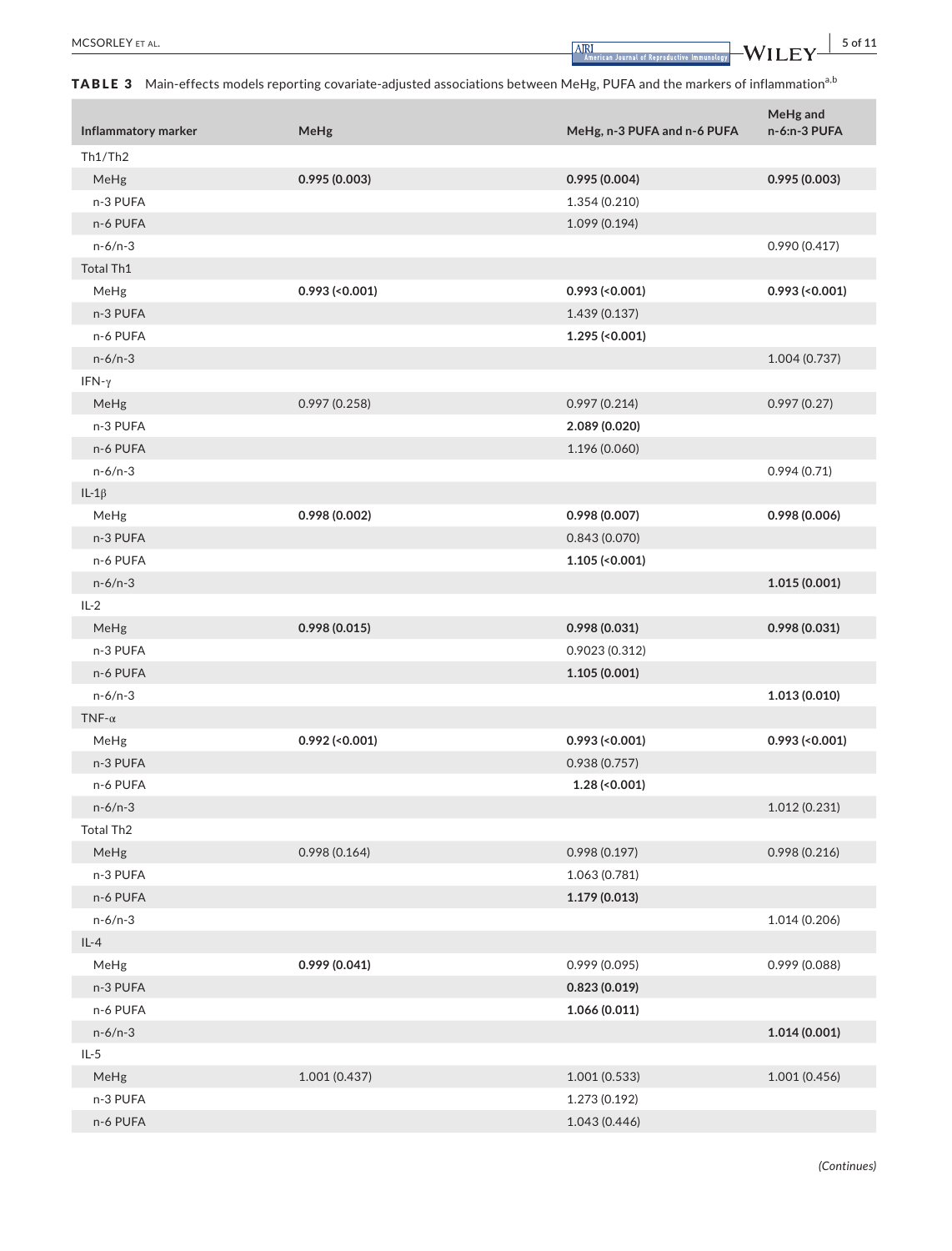**6 of 11 |**  MCSORLEY et al.

TABLE 3 (Continued)

| Inflammatory marker | MeHg          | MeHg, n-3 PUFA and n-6 PUFA | MeHg and<br>n-6:n-3 PUFA |
|---------------------|---------------|-----------------------------|--------------------------|
| $n-6/n-3$           |               |                             | 1.001 (0.904)            |
| $IL-10$             |               |                             |                          |
| MeHg                | 0.996(0.005)  | 0.996 (0.010)               | 0.996 (0.009)            |
| n-3 PUFA            |               | 0.939 (0.752)               |                          |
| n-6 PUFA            |               | 1.179 (0.006)               |                          |
| $n-6/n-3$           |               |                             | 1.013 (0.183)            |
| $IL-6$              |               |                             |                          |
| MeHg                | 0.998(0.097)  | 0.998(0.183)                | 0.998(0.167)             |
| n-3 PUFA            |               | 0.88(0.442)                 |                          |
| n-6 PUFA            |               | 1.14 (0.009)                |                          |
| $n-6/n-3$           |               |                             | 1.012(0.157)             |
| $MCP-1$             |               |                             |                          |
| MeHg                | 1.003 (0.191) | 1.003 (0.183)               | 1.003 (0.178)            |
| n-3 PUFA            |               | 1.275 (0.483)               |                          |
| n-6 PUFA            |               | 1.175 (0.122)               |                          |
| $n-6/n-3$           |               |                             | 1.000 (0.995)            |
| <b>TARC</b>         |               |                             |                          |
| MeHg                | 1.008 (0.004) | 1.009 (0.003)               | 1.009 (0.003)            |
| n-3 PUFA            |               | 0.833(0.635)                |                          |
| n-6 PUFA            |               | 1.019 (0.874)               |                          |
| $n-6/n-3$           |               |                             | 1.015 (0.445)            |
| sFlt-1              |               |                             |                          |
| MeHg                | 1.000 (0.743) | 0.999 (0.732)               | 0.999 (0.742)            |
| n-3 PUFA            |               | 1.209 (0.359)               |                          |
| n-6 PUFA            |               | 1.021 (0.739)               |                          |
| $n-6/n-3$           |               |                             | 0.993(0.473)             |
| VEGF-D              |               |                             |                          |
| MeHg                | 1.004 (0.002) | 1.004 (0.001)               | 1.004(0.001)             |
| n-3 PUFA            |               | 0.890(0.510)                |                          |
| n-6 PUFA            |               | 1.091 (0.100)               |                          |
| $n-6/n-3$           |               |                             | 1.017 (0.052)            |
| CRP                 |               |                             |                          |
| MeHg                | 0.996 (0.006) | 0.997 (0.028)               | 0.996 (0.017)            |
| n-3 PUFA            |               | $0.449$ (<0.001)            |                          |
| n-6 PUFA            |               | 1.136(0.044)                |                          |
| $n-6/n-3$           |               |                             | 1.034(0.001)             |

Values shown are exponentiated slopes, representing multiplicative associations (*P*-values; significant associations in bold).

aMain-effects models also adjusted for the following: (Model 1) MeHg; (Model 2) MeHg, n-3 PUFA and n-6 PUFA; and (Model 3) MeHg and n-6:n-3 PUFA.

 $^{\rm b}$ All models adjusted for gestational age at blood collection, maternal age, smoking status, maternal BMI and child sex.

#### **3.2** | **MeHg and individual inflammatory markers**

model not adjusted for PUFA. Maternal blood MeHg was positively associated with TARC and VEGF-D.

As outlined in Table 3, maternal blood MeHg was significantly associated with lower concentrations of IL-1β, IL-2, TNF-α, IL-10 and CRP with or without adjustment for PUFA. Maternal blood MeHg was significantly associated with lower concentrations in IL-4 only in the

The n-3 PUFA was associated with a significant increase in IFN-γ and a significant decrease in IL-4 and CRP. The n-6 PUFA was associated with a significant increase in total Th1, total Th2, IL-1β, IL-2, TNF-α, IL-4, IL-10, IL-6 and CRP. The n-6:n-3 ratio was associated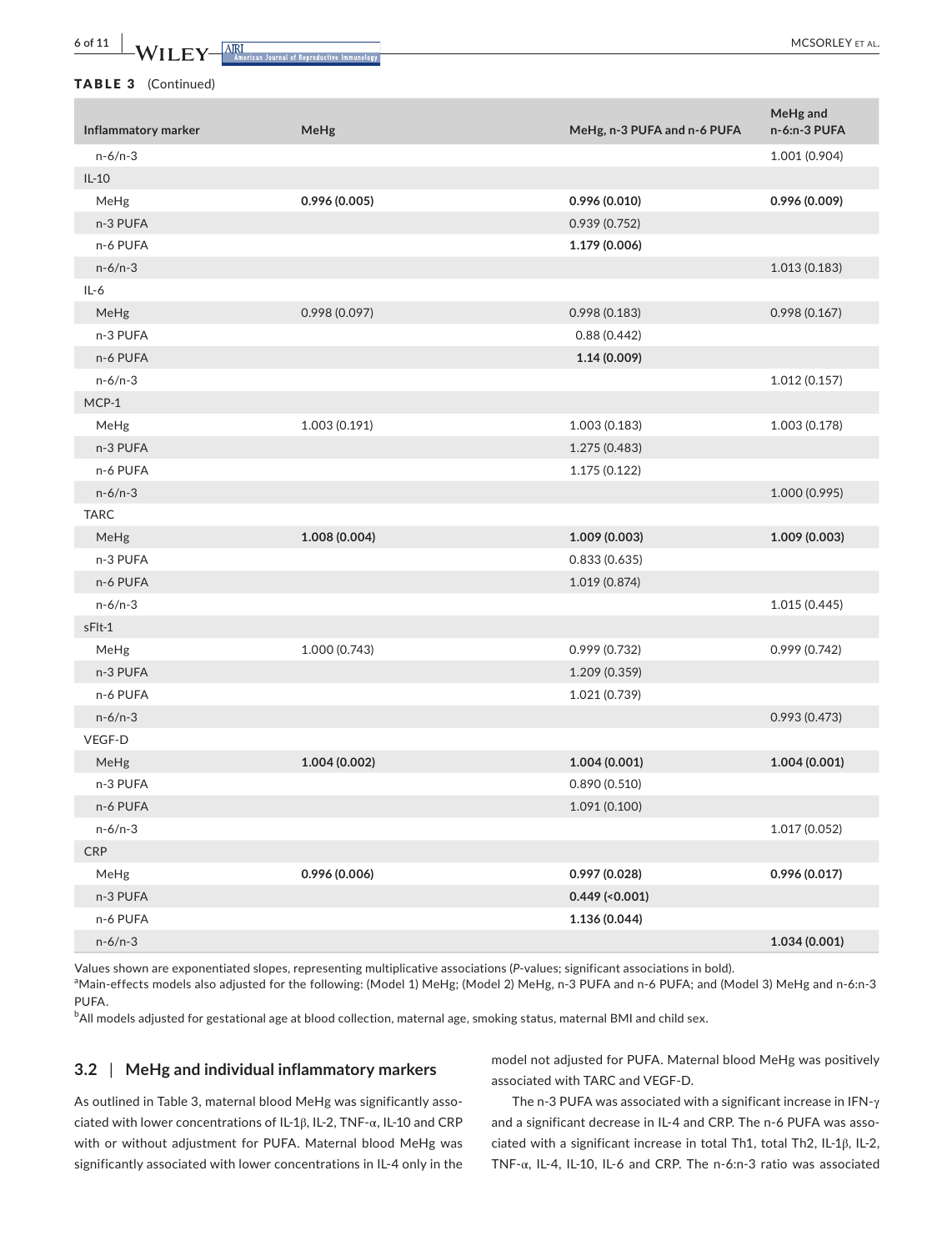

FIGURE 1 Interaction models for maternal blood MeHg exposure against Th1:Th2 cytokine ratio at 28 weeks' gestation. Models shown are adjusted for maternal gestational age at blood collection, maternal age, smoking status, maternal BMI and child sex

with a significant increase in IL-1β, IL-2, IL-4 and CRP. The interactions between MeHg and the tertiles of the n-6:n-3 ratio were not significant for any of these additional markers.

#### **3.3** | **Covariates**

Maternal BMI was a significant predictor of many inflammatory markers. After adjusting for other model covariates, BMI had a positive association with IL-1β, TNF-α, CRP and IL-6, and a negative association with sFlt-1 and VEGF-D. Maternal age was also a significant predictor of several inflammatory markers. After adjusting for covariates, maternal age had a positive association with CRP and VEGF-D, and a negative association with sFlt-1 (results not shown).

## **4** | **DISCUSSION**

This is one of the first studies to examine associations between maternal MeHg exposure and immune responses in pregnancy, in a large human population, and accounting for PUFA status. At 28 weeks' gestation, we observed that increasing maternal MeHg levels were associated with a small magnitude decrease in the Th1:Th2 ratio along with a decrease in individual and total Th1 cytokines. There was no association between MeHg and total Th2 cytokines. Our data also suggest an interaction between MeHg exposure and the balance of n-6 to n-3 PUFA status in relation to these immune marker associations, with MeHg being associated with a decrease in Th1:Th2 but only at higher n-6:n-3 PUFA ratios. This association was

not apparent with the lower ratios of n-6:n-3; therefore, it is plausible that the n-6 PUFA are having stimulatory actions on Th1 while a higher concentration of n-3 PUFA may be important to mitigate this association.

An appropriate balance between maternal Th1 and Th2 cytokines is believed to be important for the continuous normal development of pregnancy and for optimal foetal outcomes. In this study, we observed an immunosuppressive association of MeHg exposure at 28 weeks' gestation with the Th1 cytokines IL-1β, IL-2 and TNF-α. This association, which was small in magnitude, was not modified by PUFA status. A recent meta-analysis identified an association of anti-TNF- $\alpha$  therapies with an increased risk of preterm birth, spontaneous abortion and low birthweight.<sup>51</sup> Any increase in TNF- $\alpha$  is normally balanced with simultaneous synthesis of IL-10, which regulates inflammation. The balance of  $TNF-\alpha$  and IL-10 is proposed to be critical for pregnancy outcome with an increase in the TNF- $\alpha$ :IL-10 ratio related to early and late pregnancy complications.<sup>52</sup> We found MeHg was negatively associated with both TNF-  $\alpha$  and IL-10 in this cohort, and this may affect this ratio and warrants further investigation. IL-1β is involved in implantation and preimplantation embryo development<sup>53</sup> with elevated first trimester IL-1 $\beta$  associated with preterm preeclampsia.<sup>54</sup> Contrary to our findings, IL-1 $\beta$ and  $TNF-\alpha$  were previously shown to be positively associated with MeHg in a mother-child cohort<sup>20</sup> albeit measurements were taken at delivery, a time in pregnancy when proinflammatory markers would be increased by labour. IL-2 functions in immune regulation by activating T cells specifically memory and regulatory T cells and plays a role in immune tolerance.<sup>55</sup> In particular, during pregnancy a low T regulatory (Treg) cell frequency is modulated by changes in cytokine patterns and is associated with adverse pregnancy outcome.<sup>56</sup> Taken together, the associations we found between MeHg and IL-2, TNF- $\alpha$  and IL-10 warrant further investigation to determine whether MeHg is suppressing immune regulatory cytokines and to determine whether the association, which is small in magnitude, has any clinical relevance.

A lower Th1:Th2 immune response in the second trimester compared to the first trimester is supportive for physiologic pregnancy.<sup>57,58</sup> The Th1:Th2 ratio observed in this study is in line with what others have reported in pregnancy, $57$  and considering this cohort consisted of only healthy term pregnancies, this is to be expected. It would also suggest that the association of MeHg with the Th1:Th2 is negligible. Nevertheless, in this cohort, the Th1:Th2 ratio during pregnancy was associated with exposure to MeHg; the ratio decreased as the MeHg exposure increased. The clinical relevance of this relationship is difficult to ascertain since the normal variations in immune markers during pregnancy are still being determined. In the second and early part of the third trimester of a normal pregnancy, the production of the proinflammatory Th1 cytokines IL-2, TNF-α and INF-γ is normally suppressed, whereas the production of Th2 regulatory cytokines IL-4 and IL-10 is enhanced, supporting central immune tolerance at the materno-foetal interface.<sup>59</sup> This change is considered important for a healthy term pregnancy.<sup>9,10</sup> Although we did not see any overall association with Th2,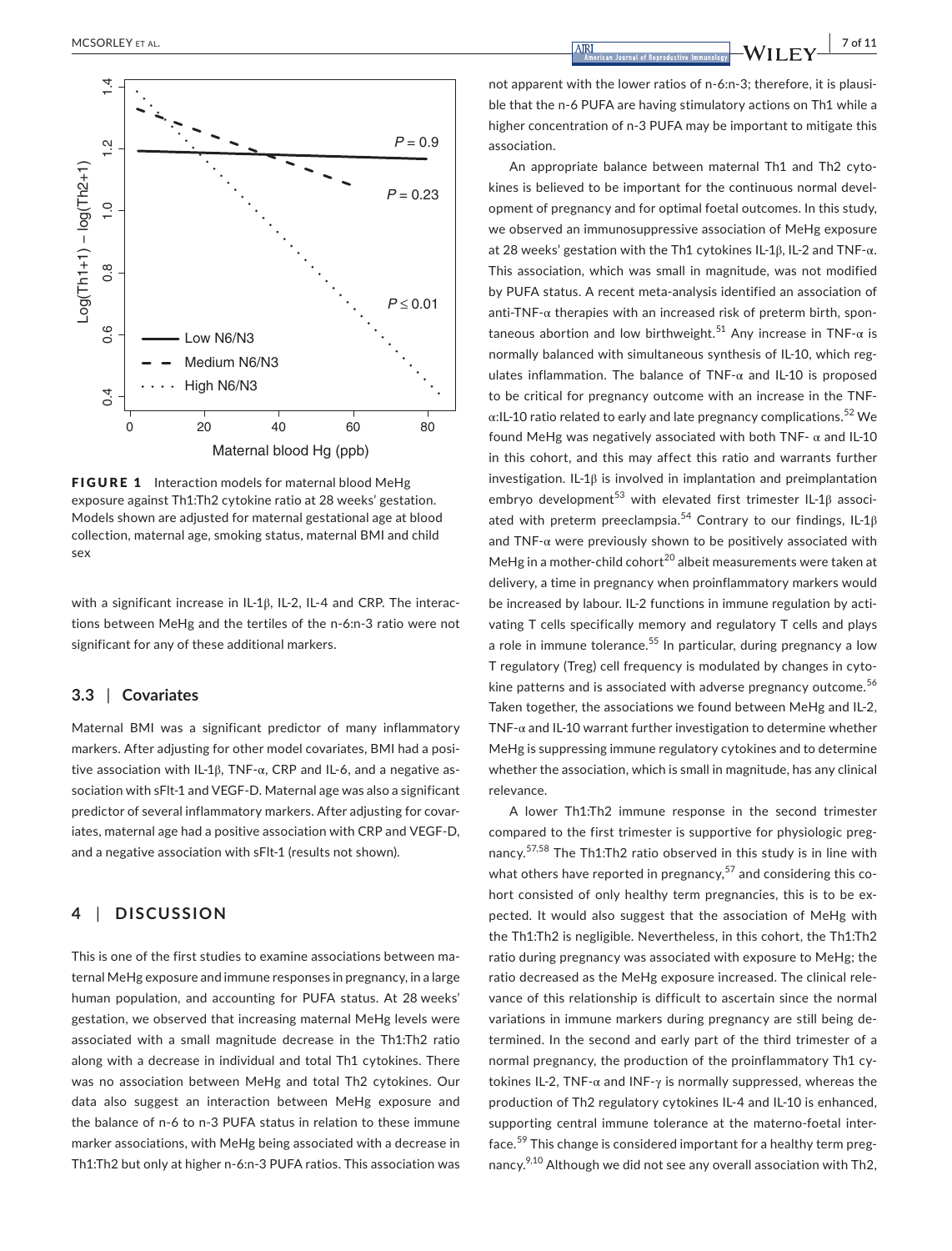**8 of 11 |**  MCSORLEY et al.

we did observe lower concentrations of IL-4 and IL-10 with increasing concentrations of MeHg at 28 weeks' gestation. In pregnancy, IL-10 is an important immunoregulatory cytokine produced by cytotrophoblasts at the materno-foetal interface acting to maintain the balance between humoral and inflammatory responses.<sup>60</sup> Low concentrations of IL-10 in the second trimester have been linked to recurrent spontaneous abortion. $61$  Similarly, low concentrations of IL-4 and IL-10 have been observed in the decidua from women suffering from unexplained recurrent abortions and where spontaneous abortion has occurred during the first trimester of pregnancy.62 Data on the association of Hg, in particular MeHg, with IL-10 are limited and more research is required to ascertain any immunomodulatory effects of MeHg on IL-10 and IL-4 at critical periods of development during pregnancy.

In this high fish-eating cohort, adjustment for PUFA did not alter the associations between MeHg and the inflammatory markers with the exception of IL-4, which was no longer significant after controlling for PUFA status. We observed, however, associations between both n-3 and n-6 PUFA with a number of the quantified immune markers, which suggest that PUFA is directly associated with the immune response at this stage of pregnancy. We observed that n-6 PUFA appeared to enhance both the Th1 and the Th2 response and a higher n-6:n-3 ratio was observed to be associated with higher concentrations of IL-1β, IL-2, IL-4 and CRP, supporting a more proinflammatory response. In contrast, n-3 PUFA, as expected, was associated with lower concentrations of IL-4 and CRP suggesting a regulatory role of n-3 PUFA at this stage of pregnancy. This finding confirms previous results from our cohort showing an inverse relationship between n-3 PUFA and the proinflammatory marker CRP<sup>63</sup> and supports the anti-inflammatory role of n-3 PUFA that is widely reported.<sup>64</sup>

There may be an optimal balance of n-6:n-3 PUFA for IL-4, as suggested by our finding that n-6 PUFA was associated with higher and n-3 PUFA associated with lower concentrations of this cytokine. IL-4 is detectable at the maternal-foetal interface throughout pregnancy having a role in placental formation, modulation of trophoblast invasion and differentiation, inducing placental angiogenesis and inhibiting proinflammatory cytokines. Furthermore, an interaction between MeHg exposure and the balance of n-6 to n-3 PUFA status in relation to the immune response was apparent, with MeHg being associated with a decrease in Th1:Th2 but only at higher n-6:n-3 PUFA ratios. Given that the association was not significant at lower ratios of n-6:n-3 PUFA, it may be that the n-3 PUFA are having a regulatory effect on the MeHg immunosuppression of Th1 cytokines. Achieving an optimal balance between n-6:n-3 PUFA during pregnancy in controlling inflammatory responses via cytokine signalling may therefore be important for a successful pregnancy. Given the opposing associations of MeHg and n-6 PUFA on Th1 markers, it may be plausible that n-6 PUFA also play an important role in stimulating immune responses during pregnancy.

The n-3 PUFA were associated with higher concentrations of IFN- $\gamma$ , a cytokine important in innate immunity and in pregnancy where in the first trimester it enhances blood flow to the implantation site

and aids placental development. MeHg in this study was not associated with IFN-γ or IL-6 which is contrary to what others have previously reported.<sup>65</sup> As pregnancy progresses, concentrations of IFN-γ have been shown to decline reflecting Th1 cell–mediated immunity suppression.<sup>66</sup> The association between n-3 PUFA and IFN-γ observed in this study is similar to that reported elsewhere.<sup>67,68</sup> The prostaglandin E2 (PGE2) decreases the production IFN-γ; therefore, increasing n-3 PUFA concentrations will decrease the PGE2 resulting in higher IFN-γ concentrations.<sup>68</sup> IFN-γ is important in the response to and clearance of viral infection upregulating transcription of genes involved in cell cycle regulation, apoptosis and antigen processing/presentation; therefore, n-3 PUFA may be having a regulatory influence via IFN-γ.

To investigate in greater depth the potential immunomodulatory mechanisms of MeHg and potential regulation of inflammation by PUFA, we characterized additional chemokines and angiogenesis markers within this cohort. We measured TARC, a chemokine important in Th2-cell recruitment in pregnancy. The positive association observed between maternal MeHg and TARC is interesting given that we did not see a similar positive association between MeHg and Th2 cytokines. One possible explanation for this is that elevated concentrations of TARC in the maternal circulation act to recruit Th2 cells predominantly at the materno-foetal interface.<sup>69</sup> Furthermore, most evidence suggests that TARC plays a role in the accumulation of Th2 cells in the decidua and uterus in early pregnancy.<sup>69</sup> However, given that a Th2 immune response is reported to be advantageous throughout the second and early third trimester for successful pregnancy and for foetal growth, the positive association between MeHg and TARC at 28 weeks' gestation may be seen to be beneficial and warrants further investigation. MeHg exposure was also positively associated with concentrations of VEGF-D, a signalling protein which promotes angiogenesis. Serum concentrations of VEGF have been found to be higher during early pregnancy than in nonpregnancy, $70$  reflecting the increase in maternal blood volume and development of the utero-placental circulation.<sup>71</sup> An imbalance in angiogenesis markers has been implicated in preeclampsia,<sup>72</sup> although no differences in VEGF-D have been found between preeclamptic and normotensive pregnant women.<sup>73</sup> Treatment of mast cells with inorganic  $HgCl<sub>2</sub>$  was shown to stimulate VEGF-D and IL-6 release, which could in turn promote inflammation at the blood-brain barrier.<sup>19</sup> Further research is required to examine whether the positive association between MeHg and VEGF-D at 28 weeks' gestation could have implications for foetal development through potential effects on the maternal-foetal circulation. In contrast to the Th1 and Th2 cytokines, we observed no associations between PUFA status and any chemokine or angiogenesis marker.

This study has several strengths. This large cohort had high fish consumption, with concurrent high intake of n-3 PUFA and relatively high MeHg exposure (10 times higher than in the USA); $^{74}$  therefore, any possible associations with these factors should have been detected in this study. Robust physiologic measures of both MeHg exposure and PUFA status were used, and the cohort size permitted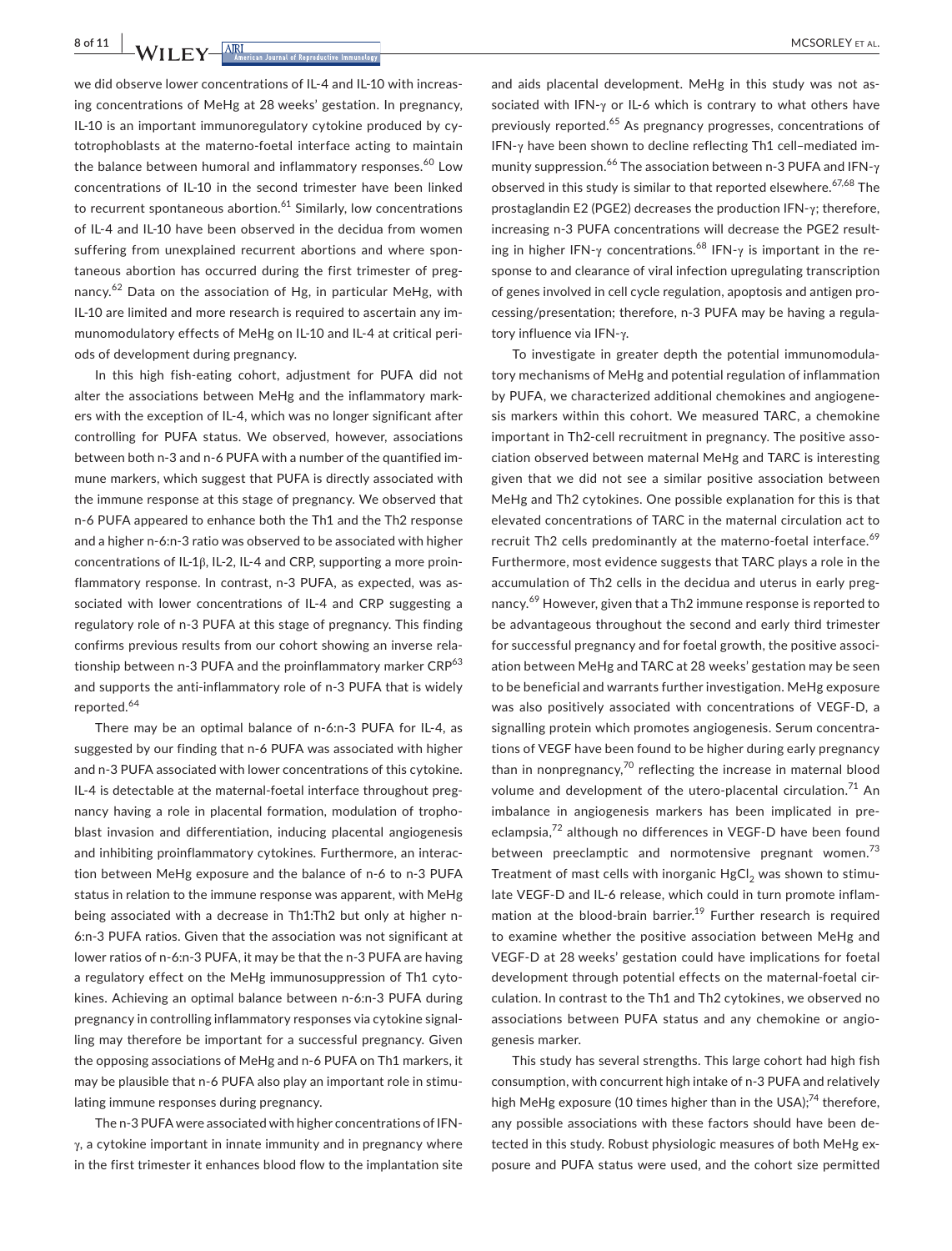investigation of interactions between maternal MeHg exposure and PUFA status. The study also has a number of limitations. We did not speciate Hg, and although we believe that within the Seychelles population, some 80% of blood THg is MeHg, this ratio may differ in other populations with different exposures and may also be altered during gestation.75 The study included only normal pregnancies and all maternal blood samples were taken at 28 weeks' gestation, so we could not examine MeHg and PUFA exposure across all trimesters. When comparing associations between MeHg and inflammatory markers there is an inherent unreliability in their categorization as pro- and anti-inflammatory which challenges their interpretation.<sup>76</sup> Inflammatory marker concentrations may also be impacted by time of day, acute stress, possibility of infection, fitness level, and feeding state of the participants, as well as the length of storage time of the blood samples.77 The pro- and anti-inflammatory responses of a particular marker may also vary under different activating signals, cell targets, oxidative stress and temporal conditions. The inclusion of ex vivo functional analyses of immune response would have enhanced the understanding and impact of these results. Restrictions, however, in study design and laboratory capabilities prevented this type of analysis in the field. Additionally, the study was cross-sectional. These and other factors make us cautious in interpreting the data.

#### **5** | **CONCLUSIONS**

In this exploratory study, we found associations of maternal MeHg with markers of maternal immune function at 28 weeks' gestation. Additionally, the n-3 and n-6 PUFA were found to have associations, which might indicate suppressive and stimulatory immune responses, respectively. The associations with PUFA were largely independent of MeHg, albeit a significant interaction between MeHg and the n-6:n-3 ratio on the Th1:Th2 ratio suggests that the n-3 PUFA could potentially mitigate the immunosuppressive associations of MeHg observed. Overall, the associations were of small magnitude and of unclear significance given normal immune changes during pregnancy. Further research on these associations is indicated.

#### **ACKNOWLEDGMENTS**

This research was supported by grants R01-ES010219, R03-ES027514, P30-ES01247 and T32-ES007271 from the United States National Institute of Environmental Health Sciences (National Institutes of Health) and in kind by the Government of the Republic of Seychelles. The study sponsors had no role in the design, collection, analysis or interpretation of the data; in the writing of the report; or in the decision to submit the article for publication. The authors declare they have no conflict of interests.

#### **ORCID**

*Emeir M. McSorley* <http://orcid.org/0000-0003-1861-3991>

#### **REFERENCES**

- 1. Colbern GT, Main EK. Immunology of the maternal-placental interface in normal pregnancy. *Semin Perinatol*. 1991;15:196‐205.
- 2. Mor G, Cardenas I. The immune system in pregnancy: a unique complexity. *Am J Reprod Immunol*. 2010;63:425‐433.
- 3. Mor G, Abrahams V. Immunology of implantation. *Immunol Allergy Clin N Am*. 2002;22:545‐565.
- 4. Saito S, Hasegawa T, Michimata T, Tsuda H, Tsukaguchi N, Narita N. Distribution of Th1, Th2, and Th0 and the Th1/Th2 cell ratios in human peripheral and endometrial T cells. *Am J Reprod Immunol*. 1999;42:240‐245.
- 5. Piccinni MP, Scaletti C, Maggi E, Romagnani S. Role of hormonecontrolled Th1- and Th2-type cytokines in successful pregnancy. *J Neuroimmunol*. 2000;109:30‐33.
- 6. Hebisch G, Neumaier-Wagner PM, Huch R, von Mandach U. Maternal serum interleukin-1 beta, -6 and -8 levels and potential determinants in pregnancy and peripartum. *J Perinat Med*. 2004;32:475‐480.
- 7. Mor G, Cardenas I, Abrahams V, Guller S. Inflammation and pregnancy: the role of the immune system at the implantation site. *Ann N Y Acad Sci*. 2011;1221:80‐87.
- 8. Sykes L, MacIntyre DA, Yap XJ, Teoh TG, Bennett PR. The Th1:Th2 dichotomy of pregnancy and preterm labour. *Mediators Inflamm*. 2012;2012:12.
- 9. Marzi M, Vigano A, Trabattoni D, et al. Characterization of type 1 and type 2 cytokine production profile in physiologic and pathologic human pregnancy. *Clin Exp Immunol*. 1996;106:127‐133.
- 10. Robinson DP, Klein SL. Pregnancy and pregnancy-associated hormones alter immune responses and disease pathogenesis. *Horm Behav*. 2012;62:263‐271.
- 11. Cappelletti M, Bella SD, Ferrazzi E, Mavilio D, Divanovic S. Inflammation and preterm birth. *J Leukoc Biol*. 2016;99:67‐78.
- 12. Innis SM. Fatty acids and early human development. *Early Hum Dev*. 2007;83:761‐766.
- 13. Crowe W, Doherty L, Watson G, et al. Mercury in hair is inversely related to disease associated damage in systemic lupus erythematosus. *Int J Environ Res Public Health*. 2016;13:75.
- 14. Gardner RM, Nyland JF, Silbergeld EK. Differential immunotoxic effects of inorganic and organic mercury species in vitro. *Toxicol Lett*. 2010;198:182‐190.
- 15. Häggqvist B, Havarinasab S, Björn E, Hultman P. The immunosuppressive effect of methylmercury does not preclude development of autoimmunity in genetically susceptible mice. *Toxicology*. 2005;208(1):149‐164.
- 16. Hultman P, Hansson-Georgiadis H. Methyl mercury-induced autoimmunity in mice. *Toxicol App Pharmacol*. 1999;154:203‐211.
- 17. Zdolsek JM, Söder O, Hultman P. Mercury induces in vivo and in vitro secretion of interleukin-1 in mice. *Immunopharmacology*. 1994;28:201‐208.
- 18. Gardner RM, Nyland JF, Evans SL, et al. Mercury induces an unopposed inflammatory response in human peripheral blood mononuclear cells in vitro. *Environ Health Perspect*. 2009;117:1932‐19328.
- 19. Kempuraj D, Asadi S, Zhang B, et al. Mercury induces inflammatory mediator release from human mast cells. *J Neuroinflammation*. 2010;7:20.
- 20. Nyland JF, Wang SB, Shirley DL, et al. Fetal and maternal immune responses to methylmercury exposure: a cross-sectional study. *Environ Res*. 2011;111:584‐589.
- 21. Rogers LK, Valentine CJ, Keim SA. DHA supplementation: current implications in pregnancy and childhood. *Pharmacol Res*. 2013;70:13‐19.
- 22. Calder PC. Omega-3 polyunsaturated fatty acids and inflammatory processes: nutrition or pharmacology? *Br J Clin Pharmacol*. 2013;75:645‐662.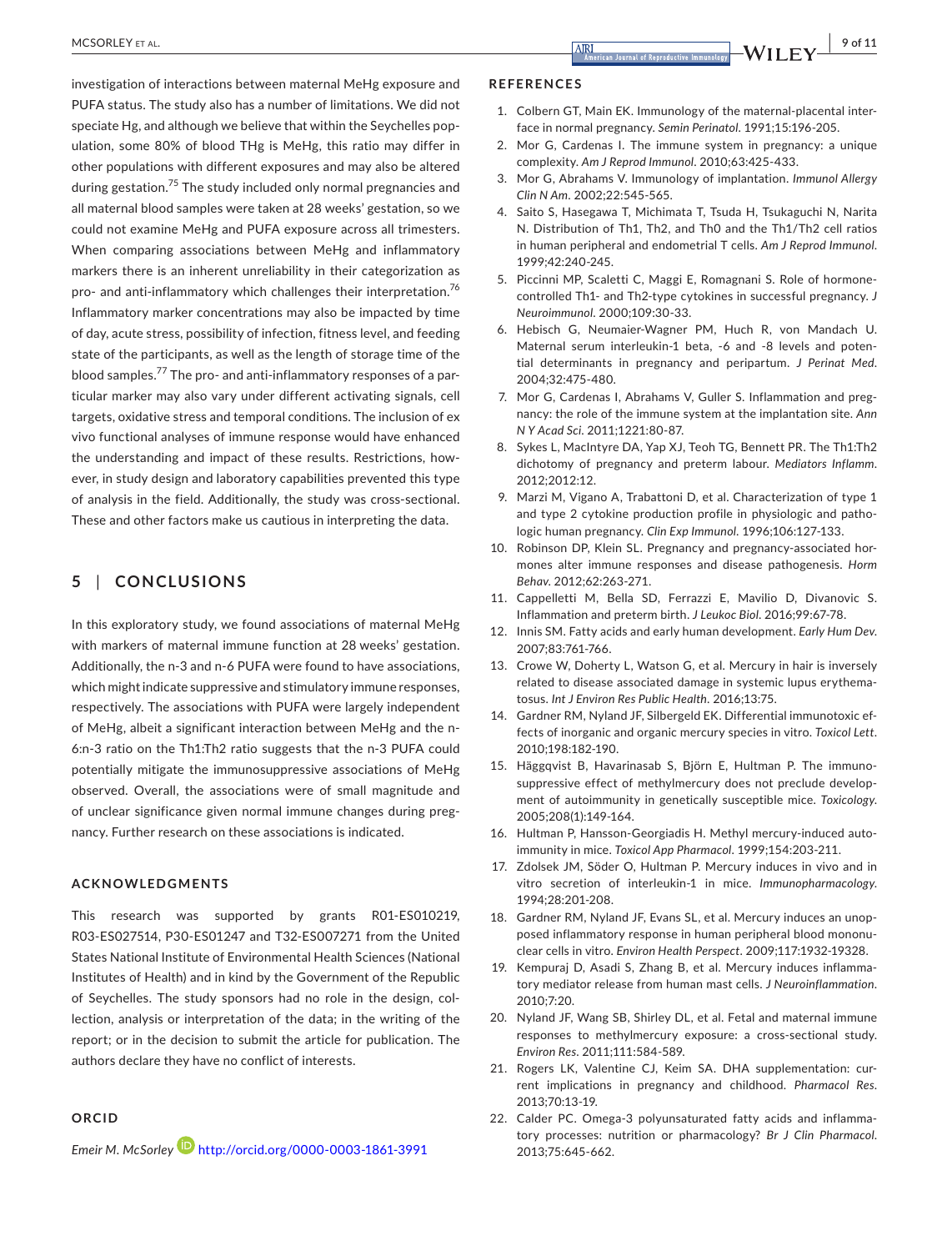**10 of 11 | AAALLEY ET AL.**  $\overline{ARI}$  **ARE** 

- 23. Leghi GE, Muhlhausler BS. The effect of n-3 LCPUFA supplementation on oxidative stress and inflammation in the placenta and maternal plasma during pregnancy. *Prostaglandins Leukot Essent Fatty Acids*. 2016;113:33‐39.
- 24. Serhan CN, Hong S, Gronert K, et al. Resolvins: a family of bioactive products of omega-3 fatty acid transformation circuits initiated by aspirin treatment that counter proinflammation signals. *J Exp Med*. 2002;196:1025‐1037.
- 25. Martindale RG, Warren MM, McClave SA, Does the use of specialized proresolving molecules in critical care offer a more focused approach to controlling inflammation than that of fish oils? *Curr Opin Clin Nutr Metab Care*. 2016;19:151‐154.
- 26. Kidd P. Th1/Th2 balance: the hypothesis, its limitations, and implications for health and disease. *Altern Med Rev*. 2003;8: 223‐246.
- 27. Alexander JW. Immunonutrition: the role of ω-3 fatty acids. *Nutrition*. 1998;14:627‐633.
- 28. Calder PC. Polyunsaturated fatty acids, inflammation, and immunity. *Lipids*. 2001;36:1007‐1024.
- 29. Harbige LS. Fatty acids, the immune response, and autoimmunity: a question of n−6 essentiality and the balance between n− 6 and n− 3. *Lipids*. 2003;38:323‐341.
- 30. Simopoulos AP. Omega-3 fatty acids in inflammation and autoimmune diseases. *J Am Coll Nutr*. 2002;21:495‐505.
- 31. Zhang P, Smith R, Chapkin RS, McMurray DN. Dietary (n-3) polyunsaturated fatty acids modulate murine Th1/Th2 balance toward the Th2 pole by suppression of Th1 development. *J Nutr*. 2005;135:1745‐1751.
- 32. Patterson E, Wall R, Fitzgerald GF, Ross RP, Stanton C. Health implications of high dietary omega-6 polyunsaturated Fatty acids. *J Nutr Metab*. 2012;2012:1‐17.
- 33. Strain JJ, Yeates AJ, Mulhern MS, et al. Prenatal exposure to methyl mercury from fish consumption and polyunsaturated fatty acids: associations with child development at 20 mo of age in an observational study in the Republic of Seychelles. *Am J Clin Nutr*. 2015;101:530‐537.
- 34. Pichichero ME, Gentile A, Giglio N, et al. Mercury levels in newborns and infants after receipt of thimerosal-containing vaccines. *Pediatrics*. 2008;121:e208‐e214.
- 35. Cernichiari E, Brewer R, Myers GJ, et al. Monitoring methylmercury during pregnancy: maternal hair predicts fetal brain exposure. *Neurotoxicology*. 1995;16(705–709):4.
- 36. Mortensen ME, Caudill SP, Caldwell KL, Ward CD, Jones RL. Total and methyl mercury in whole blood measured for the first time in the U.S. population: NHANES 2011-2012. *Environ Res*. 2014;134:237‐236.
- 37. Fu Q, Schoenhoff FS, Savage WJ, Zhang P, Van Eyk JE. Multiplex assays for biomarker research and clinical application: translational science coming of age. *Proteomics Clin Appl*. 2010;4:271‐284.
- 38. Diehl S, Rincón M. The two faces of IL-6 on Th1/Th2 differentiation. *Mol Immunol*. 2002;39:531‐536.
- 39. Chang JY. Methylmercury causes glial IL-6 release. *Neurosci Lett*. 2007;416:217‐220.
- 40. Muniroh M, Khan N, Koriyama C, Akiba S, Vogel CF, Yamamoto M. Suppression of methylmercury-induced IL-6 and MCP-1 expressions by N-acetylcysteine in U-87MG human astrocytoma cells. *Life Sci*. 2015;134:16‐21.
- 41. Folch J, Lees M, Sloane Stanley GH. A simple method for the isolation and purification of total lipids from animal tissues. *J Biol Chem*. 1957;226:497‐509.
- 42. Strain JJ, Davidson PW, Bonham MP, et al. Associations of maternal long-chain polyunsaturated fatty acids, methyl mercury, and infant development in the Seychelles Child Development Nutrition Study. *Neurotoxicology*. 2008;29:776‐782.
- 43. Herrera E. Implications of dietary fatty acids during pregnancy on placental, fetal and postnatal development—a review. *Placenta*. 2002;23(Suppl A):S9‐S19.
- 44. Fish EN. The X-files in immunity: sex-based differences predispose immune responses. *Nat Rev Immunol*. 2008;8:737‐744.
- 45. Miller RA. Aging and immune function. *Int Rev Cytol*. 1991;124:187‐215.
- 46. Arnson Y, Shoenfeld Y, Amital H. Effects of tobacco smoke on immunity, inflammation and autoimmunity. *J Autoimmun*. 2010;34:J258‐J265.
- 47. van der Burg JW, Sen S, Chomitz VR, Seidell JC, Leviton A, Dammann O. The role of systemic inflammation linking maternal BMI to neurodevelopment in children. *Pediatr Res*. 2016;79:3‐12.
- 48. Racicot K, Kwon JY, Aldo P, Silasi M, Mor G. Understanding the complexity of the immune system during pregnancy. *Am J Reprod Immunol*. 2014;72:107‐116.
- 49. Croghan SW, Egeghy PP. [https://analytics.ncsu.edu/sesug/2003/](https://analytics.ncsu.edu/sesug/2003/SD08-Croghan.pdf) [SD08-Croghan.pdf](https://analytics.ncsu.edu/sesug/2003/SD08-Croghan.pdf) accessed 22 July 2018.
- 50. Weisberg S. *Applied Linear Regression*. 3rd ed. Hoboken, NJ: John Wiley & Sons, Inc; 2005.
- 51. Komaki F, Komaki Y, Micic D, Ido A, Sakuraba A. Outcome of pregnancy and neonatal complications with anti-tumor necrosis factor-α use in females with immune mediated diseases; a systematic review and meta-analysis. *J Autoimmun*. 2017;76:38‐52.
- 52. Alijotas-Reig J, Esteve-Valverde E, Ferrer-Oliveras R, Llurba E, Gris JM. Tumor necrosis factor-alpha and pregnancy: focus on biologics. An updated and comprehensive review. *Clin Rev Allergy Immunol*. 2017;53:40‐53.
- 53. Sheth KV, Roca GL, al-Sedairy ST, et al. Prediction of successful embryo implantation by measuring interleukin-1-alpha and immunosuppressive factor(s) in preimplantation embryo culture fluid. *Fertil Steril*. 1991;55:952‐957.
- 54. Taylor BD, Ness RB, Klebanoff MA, et al. First and second trimester immune biomarkers in preeclamptic and normotensive women. *Pregnancy Hypertens*. 2016;6:388‐393.
- 55. Fainboim L, Arruvito L. Mechanisms involved in the expansion of Tregs during pregnancy: role of IL-2/STAT5 signalling. *J Reprod Immunol*. 2011;88:93‐98.
- 56. La Rocca C, Carbone F, Longobardi S, Matarese G. The immunology of pregnancy: regulatory T cells control maternal immune tolerance toward the fetus. *Immunol Lett*. 2014;162:41‐48.
- 57. Saito S, Sakai M, Sasaki Y, Tanebe K, Tsuda H, Michimata T. Quantitative analysis of peripheral blood Th0, Th1, Th2 and the Th1:Th2 cell ratio during normal human pregnancy and preeclampsia. *Clin Exp Immunol*. 1999;117:550‐555.
- 58. Raghupathy R, Makhseed M, Azizieh F, Omu A, Gupta M, Farhat R. Cytokine production by maternal lymphocytes during normal human pregnancy and in unexplained recurrent spontaneous abortion. *Hum Reprod*. 2000;15:713‐718.
- 59. Wegmann TG, Lin H, Guilbert L, Mosmann TR. Bidirectional cytokine interactions in the maternal-fetal relationship: is successful pregnancy a Th2 phenomenon? *Immunol Today*. 1993;14:353‐356.
- 60. Moore KW, de Waal MR, Coffman RL, O'Garra A. Interleukin-10 and the interleukin-10 receptor. *Annu Rev Immunol*. 2001;19:683‐765.
- 61. Moreli JB, Ruocco AMC, Vernini JM, Rudge MVC, Calderon IMP. Interleukin 10 and tumor necrosis factor-alpha in pregnancy: aspects of interest in clinical obstetrics. *ISRN Obstet Gynecol*. 2012;2012:1‐5.
- 62. Thaxton JE, Sharma S. Interleukin-10: a multi-faceted agent of pregnancy. *Am J Reprod Immunol*. 2010;63:482‐491.
- 63. Mulhern MS, Yeates AJ, McSorley EM, et al. *Correlations between LCPUFA Status and CRP Concentrations during Pregnancy in a High Fish Eating Population*. 2014; 11th Congress of the International Society for the Study of Fatty Acids and Lipids. Stockholm, Sweden; 2014.